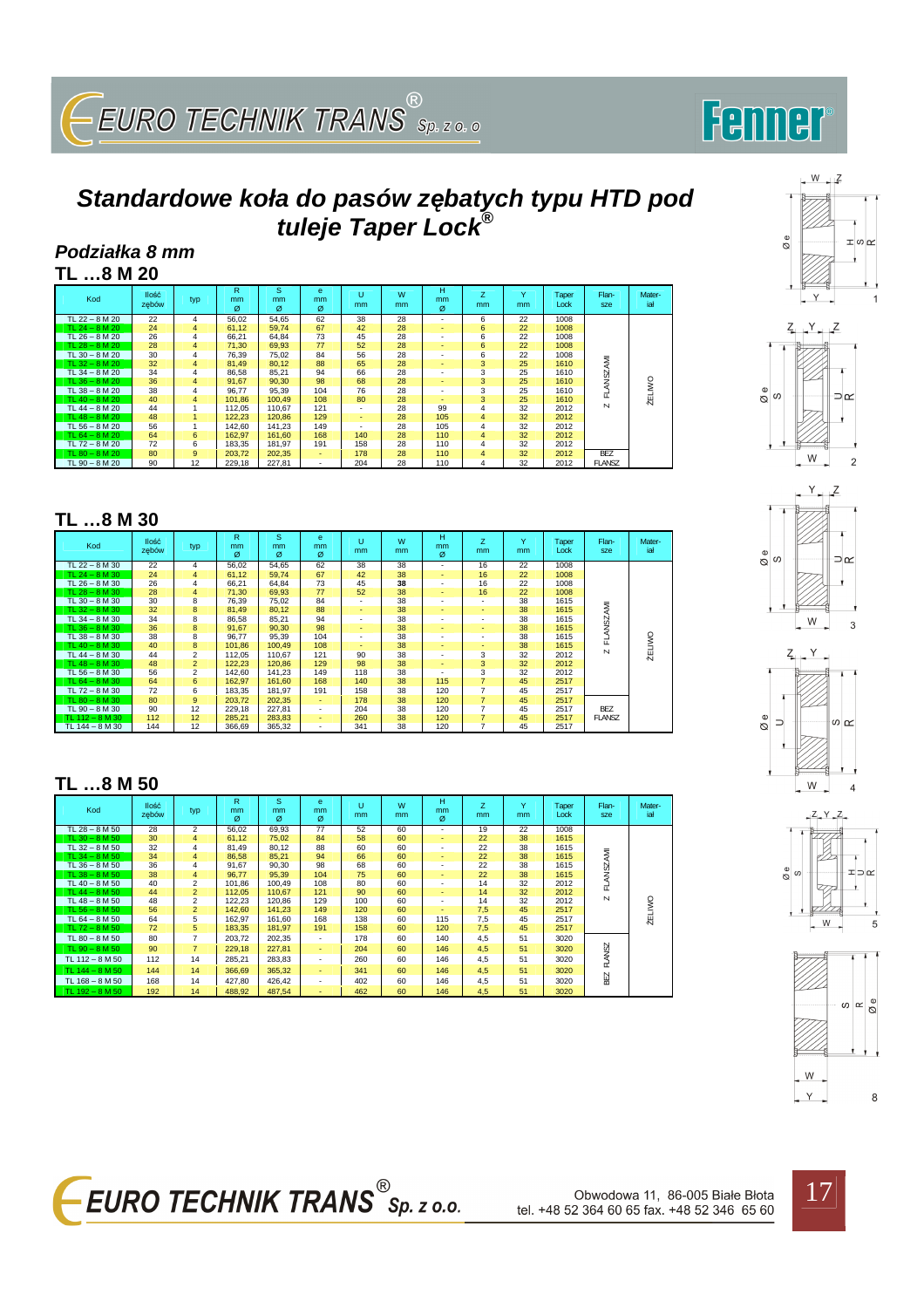## $\overline{\phantom{a}}$ EURO TECHNIK TRANS $^{\tiny{\textcircled{\tiny{\textcirc}}}}$ sp. z o. o

### Fenner

#### **TL …8 M 85**

| Kod                 | <b>Ilość</b><br>zebów | typ            | R<br><sub>mm</sub><br>ø | s<br><sub>mm</sub><br>ø | e<br><sub>mm</sub><br>ø | Ü<br>mm. | W<br>mm | н<br><sub>mm</sub><br>$\sigma$ | z<br><sub>mm</sub> | $\checkmark$<br>mm | Taper<br>Lock | Flan-<br>sze  | Mater-<br>iał |
|---------------------|-----------------------|----------------|-------------------------|-------------------------|-------------------------|----------|---------|--------------------------------|--------------------|--------------------|---------------|---------------|---------------|
| TL $34 - 8$ M $85$  | 34                    | $\overline{2}$ | 86.58                   | 85.21                   | 94                      | 66       | 95      | ۰                              | 28,5               | 38                 | 1615          |               |               |
| TL $36 - 8$ M $85$  | 36                    | $\overline{2}$ | 91.67                   | 90.30                   | 98                      | 68       | 95      | ۰                              | 28.5               | 38                 | 1615          |               |               |
| TL 38 - 8 M 85      | 38                    | $\overline{2}$ | 96.77                   | 95.39                   | 104                     | 75       | 95      |                                | 28.5               | 38                 | 1615          |               |               |
| TL 40 - 8 M 85      | 40                    | $\overline{2}$ | 101.86                  | 100.49                  | 108                     | 80       | 95      | ۰                              | 31.5               | 32                 | 2012          | ANSZAMI       |               |
| TL $44 - 8$ M $85$  | 44                    | $\overline{2}$ | 112,05                  | 110.67                  | 121                     | 90       | 95      | ۰                              | 31,5               | 32                 | 2012          |               |               |
| TL $48 - 8$ M $85$  | 48                    | $\overline{c}$ | 122.23                  | 120.86                  | 129                     | 100      | 95      | ۰                              | 25                 | 45                 | 2517          | 군             |               |
| TL $56 - 8$ M $85$  | 56                    | $\overline{2}$ | 142.60                  | 141.23                  | 149                     | 120      | 95      |                                | 25                 | 45                 | 2517          | $\mathsf{N}$  |               |
| TL $64 - 8$ M $85$  | 64                    | $\overline{c}$ | 162.97                  | 161.60                  | 168                     | 138      | 95      |                                | 25                 | 45                 | 2517          |               | S             |
| TL $72 - 8$ M $85$  | 72                    | $\overline{2}$ | 183.35                  | 181.97                  | 191                     | 158      | 95      |                                | 22                 | 51                 | 3020          |               |               |
| TL $80 - 8$ M $85$  | 80                    |                | 203.72                  | 202.35                  |                         | 178      | 95      | 140                            | 22                 | 51                 | 3020          |               | 풔             |
| TL $90 - 8$ M $85$  | 90                    | $\overline{7}$ | 229.18                  | 227.81                  | $\sim$                  | 204      | 95      | 146                            | 22                 | 51                 | 3020          | <b>FLANSZ</b> |               |
| TL $112 - 8$ M 85   | 112                   | 14             | 285.21                  | 283.83                  | $\sim$                  | 260      | 95      | 146                            | 22                 | 51                 | 3020          |               |               |
| TL $144 - 8$ M 85   | 144                   | 14             | 366.69                  | 365.32                  |                         | 341      | 95      | 140                            | 9.5                | 76                 | 3030          |               |               |
| TL $168 - 8$ M $85$ | 168                   | 14             | 427.80                  | 426.42                  |                         | 402      | 95      | 140                            | 9.5                | 76                 | 3030          | ВEZ           |               |
| TL $192 - 8$ M $85$ | 192                   | 14             | 488.92                  | 487.54                  |                         | 462      | 95      | 140                            | 9,5                | 76                 | 3030          |               |               |

#### **Podziałka 14 mm**

| Kod               | llość<br>zebów | typ            | R.<br>mm<br>ø | s<br>mm.<br>ø | e<br>mm<br>ø             | Ü<br>mm | W<br>mm | н<br>mm<br>ø             | Z<br>mm | $\vee$<br>mm | Taper<br>Lock | Flan-<br>sze  | Mater-<br>iał |
|-------------------|----------------|----------------|---------------|---------------|--------------------------|---------|---------|--------------------------|---------|--------------|---------------|---------------|---------------|
| $TL28 - 14 M 40$  | 28             | $\overline{2}$ | 124,78        | 122,12        | 134                      | 98      | 54      | $\overline{\phantom{a}}$ | 11      | 32           | 2012          |               |               |
| $TL29 - 14 M 40$  | 29             | $\overline{2}$ | 129.23        | 126.57        | 134                      | 100     | 54      | ٠                        | 11      | 32           | 2012          |               |               |
| $TL30 - 14 M40$   | 30             | $\overline{c}$ | 133,69        | 130,99        | 142                      | 100     | 54      | ٠                        | 11      | 32           | 2012          |               |               |
| $TL32 - 14 M 40$  | 32             | $\overline{2}$ | 142,60        | 139,88        | 150                      | 104     | 54      | ٠                        | 11      | 32           | 2012          |               |               |
| $TL34 - 14 M 40$  | 34             | $\overline{c}$ | 151,52        | 148,79        | 158                      | 110     | 54      | ۰.                       | 4,5     | 45           | 2517          | LANSZAMI      |               |
| $TL36 - 14 M 40$  | 36             | $\overline{2}$ | 160,43        | 157,68        | 166                      | 120     | 54      | ٠                        | 4,5     | 45           | 2517          |               |               |
| $TL38 - 14 M 40$  | 38             | $\overline{2}$ | 169,34        | 166,60        | 177                      | 130     | 54      | ۰                        | 4,5     | 45           | 2517          |               |               |
| $TL40 - 14 M40$   | 40             | $\overline{2}$ | 178,25        | 175,49        | 186                      | 138     | 54      | ۰.                       | 4,5     | 45           | 2517          | ш             |               |
| $TL44 - 14 M 40$  | 44             | $\overline{2}$ | 196,08        | 193,28        | 209                      | 154     | 54      | ۰                        | 1,5     | 51           | 3020          | $\mathbf{N}$  |               |
| TL48 - 14 M 40    | 48             | $\overline{2}$ | 213,90        | 211,11        | 216                      | 172     | 54      | ٠                        | 1,5     | 51           | 3020          |               |               |
| $TL56 - 14 M 40$  | 56             | 5              | 249,56        | 246,76        | 261                      | 207     | 54      | 146                      | 1,5     | 51           | 3020          |               |               |
| TL64 - 14 M 40    | 64             | 5              | 285,21        | 282,41        | 288                      | 243     | 54      | 146                      | 1,5     | 51           | 3020          |               | <b>ŻELIWO</b> |
| $TL72 - 14 M 40$  | 72             | $\overline{7}$ | 320,86        | 318,06        | $\blacksquare$           | 279     | 54      | 146                      | 1,5     | 51           | 3020          |               |               |
| $TL80 - 14 M 40$  | 80             | 14             | 356.51        | 353,71        | $\blacksquare$           | 314     | 54      | 146                      | 1,5     | 51           | 3020          |               |               |
| TL90 - 14 M 40    | 90             | 14             | 401,07        | 398,28        | $\blacksquare$           | 359     | 54      | 146                      | 1,5     | 51           | 3020          | <b>FLANSZ</b> |               |
| TL112-14 M40      | 112            | 14             | 499,11        | 496.32        | ٠                        | 457     | 54      | 146                      | 1,5     | 51           | 3020          |               |               |
| TL144 - 14 M 40   | 144            | 14             | 641,71        | 638,92        | $\overline{\phantom{a}}$ | 600     | 54      | 146                      | 1,5     | 51           | 3020          |               |               |
| $TL168 - 14 M 40$ | 168            | 14             | 748.66        | 745,87        | $\blacksquare$           | 705     | 54      | 146                      | 1,5     | 51           | 3020          |               |               |
| TL192-14 M40      | 192            | 12             | 855,62        | 852,82        | $\overline{\phantom{a}}$ | 812     | 54      | 178                      | 35      | 89           | 3535          | ₩.            |               |
| TL216 - 14 M 40   | 216            | 12             | 962,57        | 959,77        | ٠                        | 920     | 54      | 178                      | 35      | 89           | 3535          |               |               |
| TL264 - 14 M 40   | 264            | 12             | 1176,47       | 1173,67       | $\overline{\phantom{a}}$ | 1133    | 54      | 178                      | 35      | 89           | 3535          |               |               |

#### **TL …14 M 55**

18

| Kod               | <b>Ilość</b><br>zebów | typ            | R<br>mm.<br>ø | s<br>mm.<br>ø | e<br>mm<br>ø             | Ü<br>mm | W<br>mm | н<br>mm<br>ø | Z.<br>mm | $\vee$<br>mm | Taper<br>Lock | Flan-<br>sze     | Mater-<br>iał |
|-------------------|-----------------------|----------------|---------------|---------------|--------------------------|---------|---------|--------------|----------|--------------|---------------|------------------|---------------|
| $TL28 - 14 M 55$  | 28                    | $\overline{c}$ | 124,78        | 122,12        | 134                      | 98      | 70      | ۰.           | 19       | 32           | 2012          |                  |               |
| $TL29 - 14 M 55$  | 29                    | $\overline{2}$ | 129.23        | 126.57        | 134                      | 100     | 70      | ۰.           | 19       | 32           | 2012          |                  |               |
| TL30 - 14 M 55    | 30                    | $\overline{2}$ | 133,69        | 130,99        | 142                      | 100     | 70      | ۰.           | 12,5     | 45           | 2517          |                  |               |
| $TL32 - 14 M55$   | 32                    | $\overline{2}$ | 142,60        | 139,88        | 150                      | 104     | 70      | ٠            | 12,5     | 45           | 2517          |                  |               |
| TL34 - 14 M 55    | 34                    | $\overline{2}$ | 151,52        | 148,79        | 158                      | 110     | 70      | ۰.           | 12,5     | 45           | 2517          |                  |               |
| $TL36 - 14 M 55$  | 36                    | $\overline{2}$ | 160,43        | 157,68        | 166                      | 120     | 70      | ۰.           | 12,5     | 45           | 2517          | <b>FLANSZAMI</b> |               |
| TL38 - 14 M 55    | 38                    | $\overline{2}$ | 169.34        | 166.60        | 177                      | 130     | 70      | ۰.           | 12,5     | 45           | 2517          |                  |               |
| $TL40 - 14 M 55$  | 40                    | $\overline{2}$ | 178,25        | 175,49        | 186                      | 138     | 70      | ٠            | 12,5     | 45           | 2517          |                  |               |
| TL44 - 14 M 55    | 44                    | $\overline{2}$ | 196,08        | 193,28        | 209                      | 154     | 70      | ۰.           | 9,5      | 51           | 3020          | $\mathbf N$      |               |
| $TL48 - 14 M 55$  | 48                    | $\overline{2}$ | 213,90        | 211,11        | 216                      | 172     | 70      |              | 9,5      | 51           | 3020          |                  |               |
| TL56 - 14 M 55    | 56                    | 5              | 249,56        | 246,76        | 261                      | 207     | 70      | 146          | 9,5      | 51           | 3020          |                  |               |
| $TL64 - 14 M 55$  | 64                    | 5              | 285,21        | 282,41        | 288                      | 243     | 70      | 146          | 9,5      | 51           | 3020          |                  | <b>ŻELIWO</b> |
| TL72 - 14 M 55    | 72                    | 7              | 320,86        | 318,06        | $\blacksquare$           | 279     | 70      | 146          | 9,5      | 51           | 3020          |                  |               |
| $TL80 - 14 M 55$  | 80                    | 14             | 356.51        | 353,71        | $\blacksquare$           | 314     | 70      | 146          | 9,5      | 51           | 3020          |                  |               |
| TL90 - 14 M 55    | 90                    | 14             | 401.07        | 398,28        | $\overline{\phantom{a}}$ | 359     | 70      | 146          | 9,5      | 51           | 3020          | FLANSZ           |               |
| TL112 - 14 M 55   | 112                   | 14             | 499,11        | 496,32        | $\blacksquare$           | 457     | 70      | 146          | 9,5      | 51           | 3020          |                  |               |
| TL144 - 14 M 55   | 144                   | 14             | 641,71        | 638,92        | $\overline{\phantom{a}}$ | 600     | 70      | 146          | 9,5      | 51           | 3020          |                  |               |
| TL168 $-$ 14 M 55 | 168                   | 14             | 748,66        | 745,87        | ٠                        | 705     | 70      | 146          | 9,5      | 51           | 3020          | ВEZ              |               |
| TL192 - 14 M 55   | 192                   | 12             | 855,62        | 852,82        | $\overline{\phantom{a}}$ | 812     | 70      | 178          | 19       | 89           | 3535          |                  |               |
| $TL216 - 14 M 55$ | 216                   | 12             | 962,57        | 959,77        | $\blacksquare$           | 920     | 70      | 178          | 19       | 89           | 3535          |                  |               |
| TL264 - 14 M 55   | 264                   | 12             | 1176,48       | 1173,67       | $\overline{\phantom{a}}$ | 1133    | 70      | 178          | 19       | 89           | 3535          |                  |               |











Obwodowa 11, 86-005 Białe Błota tel. +48 52 364 60 65 fax. +48 52 346 65 60